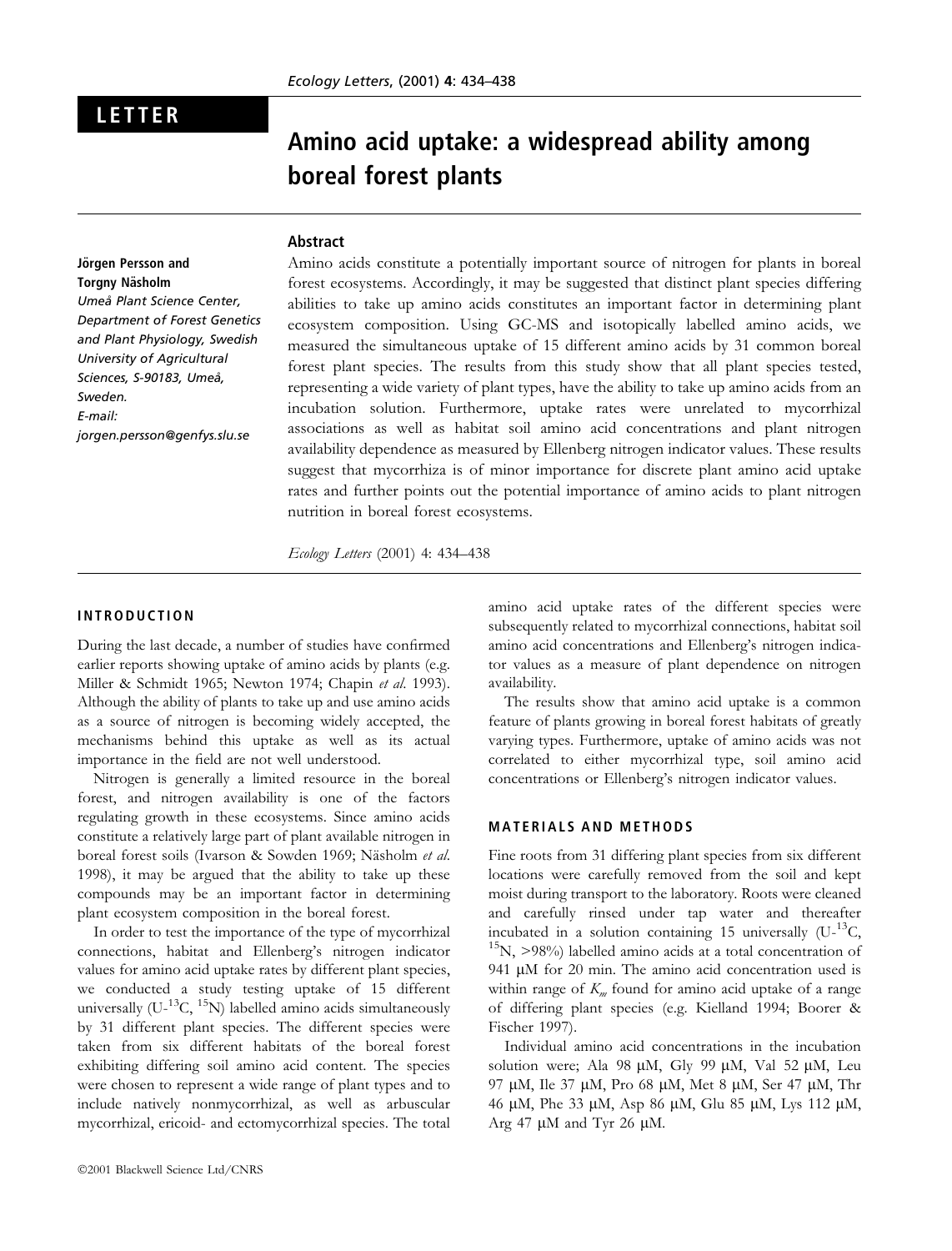In order to keep root functioning intact for all of the widely differing plant species used in this study, pH of the incubation solutions was set to 6.8 (Schubert et al. 1986). Each species was replicated 4–5 times ( $n = 4$  or 5).

Root cleaning, extraction, SPE-purification and GC-MS analysis was performed according to Persson and Näsholm (in press). In short, root amino acids were extracted using 10 mM HCl and the resulting extracts were purified using strong cation exchange (SCX) SPE-cartridges. The resulting purified amino acid extracts were derivatized to their tert.butyltrimethylsilyl (tBDMS) derivatives. The derivatized amino acids were separated on a 30-m Chrompack CP-Sil 5 MS capillary column and subsequently mass analysed on a Varian Saturn 2000 ion trap mass spectrometer. Amino acid uptake was quantified by measuring the mass peak resulting from the added universally labelled amino acids in the mass spektra from each individual amino acid.

Soil samples  $(n = 4)$  from each sampling location were collected and extracted by 10 mL of sterilized water. Soil extracts were analysed for amino acid content by HPLC according to Näsholm et al. (1987). Labeled amino acids were obtained from Cambridge Isotope Laboratories (Cambridge, MA). Mycorrhizal connections were deduced after Harley & Harley (1987). Ellenberg nitrogen indicator values were taken from Ellenberg et al. (1992).

Plant amino acid uptake rates were grouped and made subject to ANOVA. Uptake rates of the individual amino acids from all species were pooled and made subject to correlation analysis. All statistics were performed using Statview 5.0 statistical software.

#### RESULTS

Roots from all species acquired amino acids from the solution at total rates varying between 0.25 and 9.2  $\mu$ mol g<sup>-1</sup> DW h (2.71  $\pm$  0.47 µmol g<sup>-1</sup> DW h; mean  $\pm$  SE) (Table 1). All plant species did not take up all of the different amino acids (data not shown). Total uptake of amino acids was not related to plant-mycorrhizal connections (nonmycorrhizal, arbuscular-, ericoid- or ectomycorrhizal) (Fig. 1a). Nor could we find any relation between total amino acid uptake and habitat soil amino acid concentrations or Ellenberg nitrogen indicator values (Fig. 1b, c).

Uptake rates of the individual amino acids were not correlated to abundance in the uptake solution. The uptake of Asp, Glu and Tyr was very low  $(0.033 \pm 0.007,$  $0.004 \pm 0.004$  and  $0.004 \pm 0.002$  µmol g<sup>-1</sup> DW h, mean  $\pm$  SE, respectively) by all species. Apart from the low uptake of the acid amino acids, no correlation between charge or polarity and uptake of the individual amino acids was found (data not shown).

Normalized relative uptake rates (corrected for relative abundance in the incubation solution) of all amino acids are shown in Fig. 2. Normalized uptake rates of Gly, Val, Leu, Ile, Pro, Ser, Thr, Phe and Lys exhibited strong positive correlation to each others  $(r = 0.783-0.973)$  as well as to total uptake rates  $(r = 0.777-0.931)$  (data not shown).

#### **DISCUSSION**

The results presented in this study indicate that the ability to acquire exogenous amino acids is a widespread character among boreal forest plants. This supports earlier studies suggesting amino acid uptake to be a common feature of plants from widely differing habitats (e.g. Kaye & Hart 1997; Schmidt & Stewart 1999). Although varying greatly between individual species, mean amino acid uptake rates found in this study (2.71  $\pm$  0.47 µmol g<sup>-1</sup> DW h) are in the range of uninduced nitrate and ammonium uptake rates at similar concentrations recorded in several studies of a number of differing plants (e.g. Aslam et al. 1992; Kielland 1994; Høgh-Jensen et al. 1997; Min et al. 2000). The present study does not account, however, for soil-amino acid interactions or plant-plant and plant-microorganism competition. Therefore the uptake rates recorded here cannot be used as a measurement of the importance of amino acids for plant nitrogen nutrition in the field.

Amino acid uptake rates varied greatly between plant species, but were not significantly related to the type of mycorrhizal connections of the plant. Plant maintaining arbuscular-, ericoid or ectomycorrhiza as well as nonmycorrhizal plants apparently took up amino acids at similar rates. Thus, this study implies that the type of plantmycorrhizal connections have an inferior role in determining the ability of plant roots to take up amino acids.

These results, however, do not rule out an important role of mycorrhiza for long-term plant uptake of amino acids in the field, since the ability of ericoid- and ectomycorrhiza to release exogenous proteolytic enzymes (Chalot & Brun 1998) may be of great importance for the release of amino acids from complex soil compounds. This ability, combined with the surface-extending role of mycorrhiza for plant roots, may be of great importance in the exploitation of amino acids for plant nitrogen nutrition.

Although the varying uptake rates recorded between species could be an effect of the expression of amino acid transport systems with differing affinities (Fischer et al. 1998) due to growth in habitats with differing soil amino acid concentrations, we could not find any relation between habitat soil amino acid concentrations and measured uptake rates (Fig. 1b).

By using GC-MS and isotopically labelled amino acids, we were able to follow the uptake of 15 different amino acids simultaneously. This allows for a better simulation of field conditions where plant roots encounter a wide range of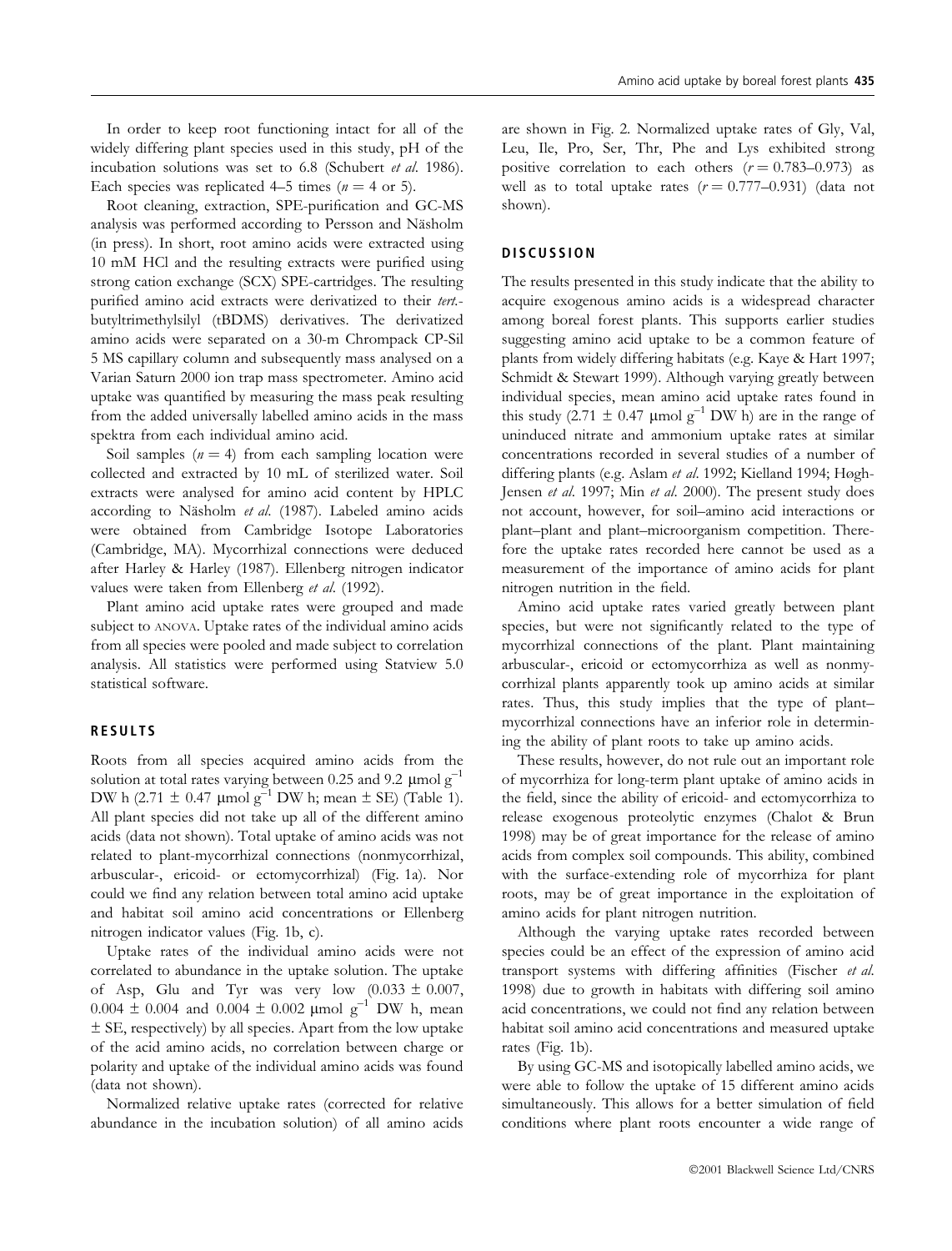| Species                 | Uptake rate     | Mycorrhiza<br>(nmol $g^{-1}$ soil DW) | Soil aa<br>concentration | Ellenberg NIV<br>(µmol $g^{-1}$ root DW h) |
|-------------------------|-----------------|---------------------------------------|--------------------------|--------------------------------------------|
| Carex canescens         | $0.32 \pm 0.17$ | non                                   | $5 \pm 0.3$              | $\overline{2}$                             |
| Carex magellanica       | $0.72 \pm 0.05$ | non                                   | $5 \pm 0.3$              | n.a.                                       |
| Cornus suecia           | $4.07 \pm 0.76$ | non                                   | $68 \pm 4$               | 2                                          |
| Melampyrum pratense     | $0.74 \pm 0.15$ | non                                   | $29 \pm 2$               | 2                                          |
| Potentilla palustris    | $5.69 \pm 0.81$ | non                                   | $92 \pm 19$              | 2                                          |
| Rumex acetosella        | $1.90 \pm 0.34$ | non                                   | $29 \pm 2$               | $\overline{2}$                             |
| Silene dioica           | $0.56 \pm 0.04$ | non                                   | $27 \pm 4$               | 8                                          |
| Achillea millefolium    | $2.22 \pm 0.11$ | AM                                    | $5 \pm 0.3$              | 5                                          |
| Agrostis capillaris     | 5.81 $\pm$ 0.77 | AM                                    | $5 \pm 0.3$              | $\overline{4}$                             |
| Calamagrostis canescens | $1.24 \pm 0.17$ | AM                                    | $27 \pm 4$               | 5                                          |
| Dechampsia caespitosa   | $4.32 \pm 0.61$ | AM                                    | $27 \pm 4$               | 3                                          |
| Juniperus communis      | $4.70 \pm 0.48$ | AM/EM                                 | $29 \pm 2$               | n.a.                                       |
| Maianthemum bifolium    | $0.25 \pm 0.06$ | AM                                    | $330 \pm 124$            | 3                                          |
| Molinia caerulea        | $9.22 \pm 1.32$ | AM                                    | $27 \pm 4$               | 2                                          |
| Paris quadrifolia       | $1.00 \pm 0.09$ | AM                                    | $27 \pm 4$               | 7                                          |
| Ranunculus acris        | $2.52 \pm 0.39$ | AM                                    | $5 \pm 0.3$              | n.a.                                       |
| Rubus idaeus            | $0.59 \pm 0.12$ | AM                                    | $29 \pm 2$               | 6                                          |
| Sorbus aucuparia        | $0.63 \pm 0.02$ | AM                                    | $29 \pm 2$               | n.a.                                       |
| Trientalis europaea     | $2.17 \pm 0.27$ | AM                                    | $330 \pm 124$            | 2                                          |
| Viola epipsila          | $6.89 \pm 0.28$ | AM                                    | $27 \pm 4$               | $\overline{2}$                             |
| Andromeda polifolia     | $8.13 \pm 1.07$ | ErM                                   | $68 \pm 4$               | $\mathbf{1}$                               |
| Calluna vulgaris        | $1.28 \pm 0.28$ | ErM                                   | $68 \pm 4$               | $\mathbf{1}$                               |
| Ledum palustre          | $2.76 \pm 0.26$ | ErM                                   | $68 \pm 4$               | $\overline{2}$                             |
| Vaccinium myrtillus     | $3.76 \pm 0.21$ | ErM                                   | $330 \pm 124$            | 3                                          |
| Vaccinium oxycoccus     | $0.35 \pm 0.11$ | ErM                                   | $92 \pm 19$              | $\mathbf{1}$                               |
| Vaccinium vitis-idaea   | $0.45 \pm 0.04$ | ErM                                   | $29 \pm 2$               | $\mathbf{1}$                               |
| Betula pendula          | $7.57 \pm 0.71$ | EM                                    | $330 \pm 124$            | n.a.                                       |
| Picea abies             | $2.29 \pm 0.15$ | EM                                    | $330 \pm 124$            | n.a.                                       |
| Pinus sylvestris        | $0.65 \pm 0.16$ | EM                                    | $29 \pm 2$               | n.a.                                       |
| Populus tremula         | $0.67 \pm 0.07$ | EM                                    | $330 \pm 124$            | n.a.                                       |
| Salix repens            | $0.63 \pm 0.02$ | EM                                    | $92 \pm 19$              | n.a.                                       |

Table 1 Root uptake rates, mycorrhizal connections, habitat soil amino acid concentrations and individual species Ellenberg nitrogen indicator values of the 31 species tested

Aa denotes amino acid. Uptake rates are quoted in  $\mu$ mol  $g^{-1}$  root DW h. Non denotes nonmycorrhizal; AM, ErM and EM denotes arbuscular mycorrhizal, ericoid and ectomycorrhizal, respectively. Amino acid soil concentrations are quoted in nmol  $g^{-1}$  soil DW. N.a. in the Ellenberg NIV column denotes not applicable (plant species having no Ellenberg NIV). Values presented are means  $\pm$  SE.

compounds, a large advantage over studies utilizing only one compound.

The uptake rate correlations found between differing amino acids when pooling all species suggest that similar, but not necessarily equal, uptake mechanisms or transport systems were responsible for uptake in most species. The very low uptake rates found for Asp and Glu can most likely be explained by the high pH (6.8) of the incubation solution (e.g. Borstlap et al. 1986). We cannot, however, see any similar simple explanation to the low general uptake rates of Tyr.

No significant correlation between Ellenberg's plant nitrogen indicator values and uptake rates could be found, indicating that plant amino acid uptake is a general ability found in many different types of plants from widely differing habitats. These results are further supported by several other studies showing amino acid uptake by a wide array of different plant species and types (e.g. Soldal & Nissen 1978; Schobert & Komor 1987; Schimel & Chapin 1996; Raab et al. 1999; Näsholm et al. 2000; Streeter et al. 2000).

Although amino acid uptake rates displayed significant interspecies variation in this study, this variation does not appear to be systematic in any lucid way. Since all species tested exhibited the ability to take up amino acids, this ability in itself does not appear to be an important determinant of plant ecosystem composition. Rather, availability of amino acids and the capacity to compete for these compounds appear to be more important factors regulating plant uptake of amino acids. Similar results have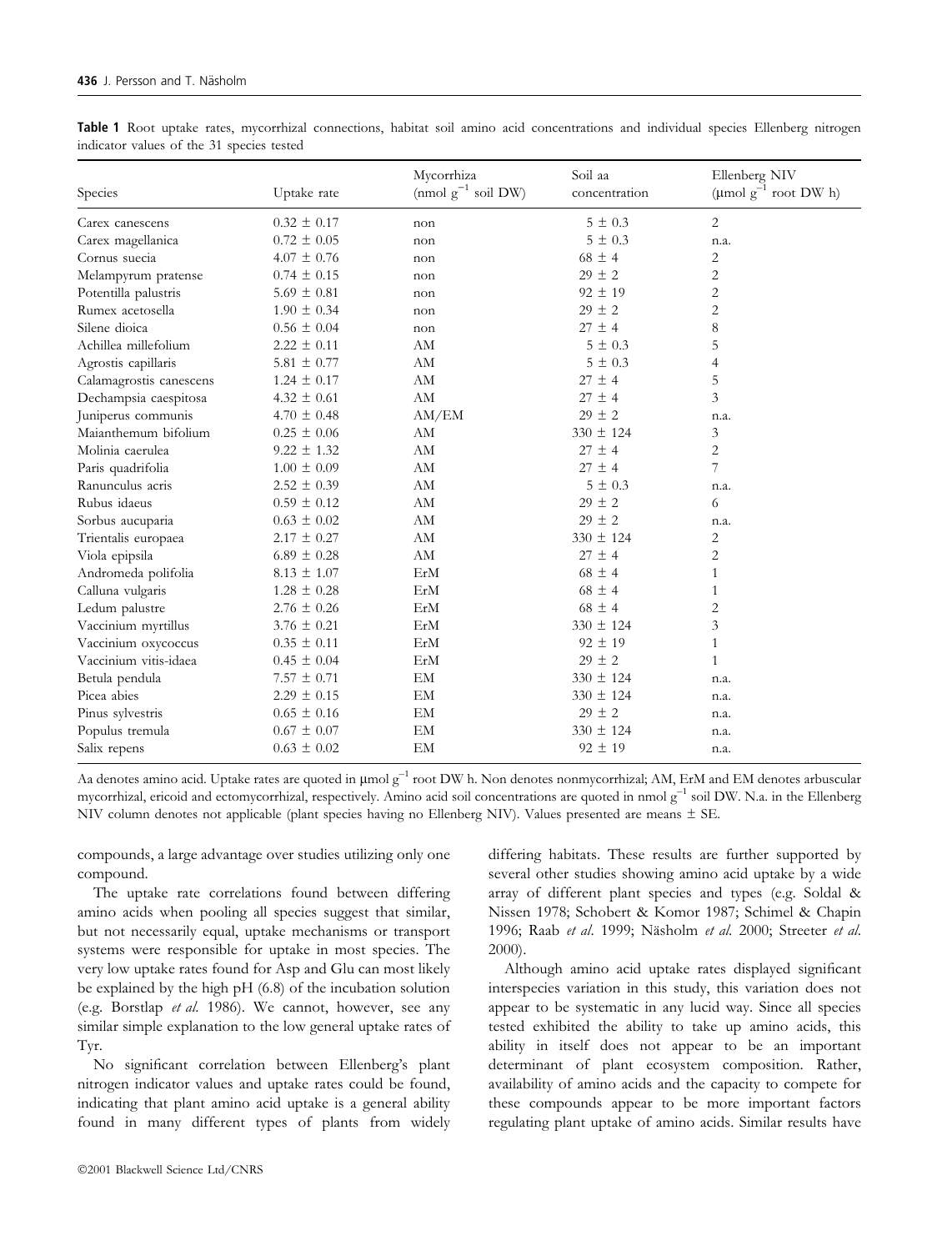

Figure 1 Amino acid uptake rates ( $\mu$ mol  $g^{-1}$  root DW h) related to: (a) plant-associated mycorrhizal type; Non denotes nonmycorrhizal; AM, ErM and EM denote arbuscular mycorrhizal, ericoid and ectomycorrhizal, respectively. (b) Habitat soil amino acid concentrations in nmol  $g^{-1}$ soil DW. (c) Ellenberg nitrogen indicator values, n.a. denotes not applicable (plant species having no Ellenberg NIV). Grouping of species can be deduced from Table 1. Values presented are means  $\pm$  SE.



Figure 2 Relative uptake of individual amino acids. Values presented are means  $\pm$  SE of all species. Uptake rates have been corrected for presence in the incubation solution and are expressed as percentage uptake of individual amino acid of total amino acid uptake.

also been deduced from studies of plant nitrogen availability, uptake and competition (Leadley et al. 1997; Hodge et al. 2000; Näsholm & Persson 2001; Owen & Jones 2001).

Although our study did not take into account seasonal variation in soil amino acid concentrations and plant uptake, the uptake rates give an indication of the potential role of amino acids for plant nitrogen nutrition. The present study also clearly points out that the need for long-term studies of plant acquisition of amino acids in the field is compelling in order to learn more of the importance of these compounds for plant nitrogen nutrition.

#### ACKNOWLEDGEMENTS

We would like to thank two anonymous reviewers for constructive comments on this manuscript. This work was financed by The Swedish Counsil for Agriculture and Forestry Research (SJFR) and by a grant from the program of Abatement Strategies for Transboundary Air Pollution (ASTA) under the foundation for Strategic Environmental Research (MISTRA).

# **REFERENCES**

- Aslam, M., Travis, R. & Huffaker, R.C. (1992). Comparative kinetics and reciprocal inhibition of nitrate and nitrite in roots of uninduced and induced Barley (Hordeum vulgare L.) seedlings. Plant Physiol., 99, 1124-1133.
- Boorer, K.J. & Fischer, W.-N. (1997). Specificity and stochiometry of the Arabidopsis  $H^+$ /amino acid transporter AAP5. J. Biol. Chem., 20, 13040-13046.
- Borstlap, A.C., Meenks, J.L.D., van Eck, W.F. & Bicker, J.T.E. (1986). Kinetics and specificity of amino acid uptake by the duckweed Spirodela polyrhiza (L.) Schleiden. J. Exp. Bot., 37, 1020±1035.
- Chalot, M. & Brun, A. (1998). Physiology of organic nitrogen acquisition by ectomycorrhizal fungi and ectomycorrhizas. FEMS Microbiol. Rev., 22, 21-44.
- Chapin, F.S. , III, Moilainen, L. & Kielland, K. (1993). Preferential use of organic nitrogen by a non-mycorrhizal arctic sedge. Nature, 361, 150-153.
- Ellenberg, H., Weber, H.E., Düll, R., Wirth, V., Werner, W. & Paulien, D. (1992). Zeigerwerte von pflanzen in mitteleuropa. Scripta Geobot., 18, 1-258.